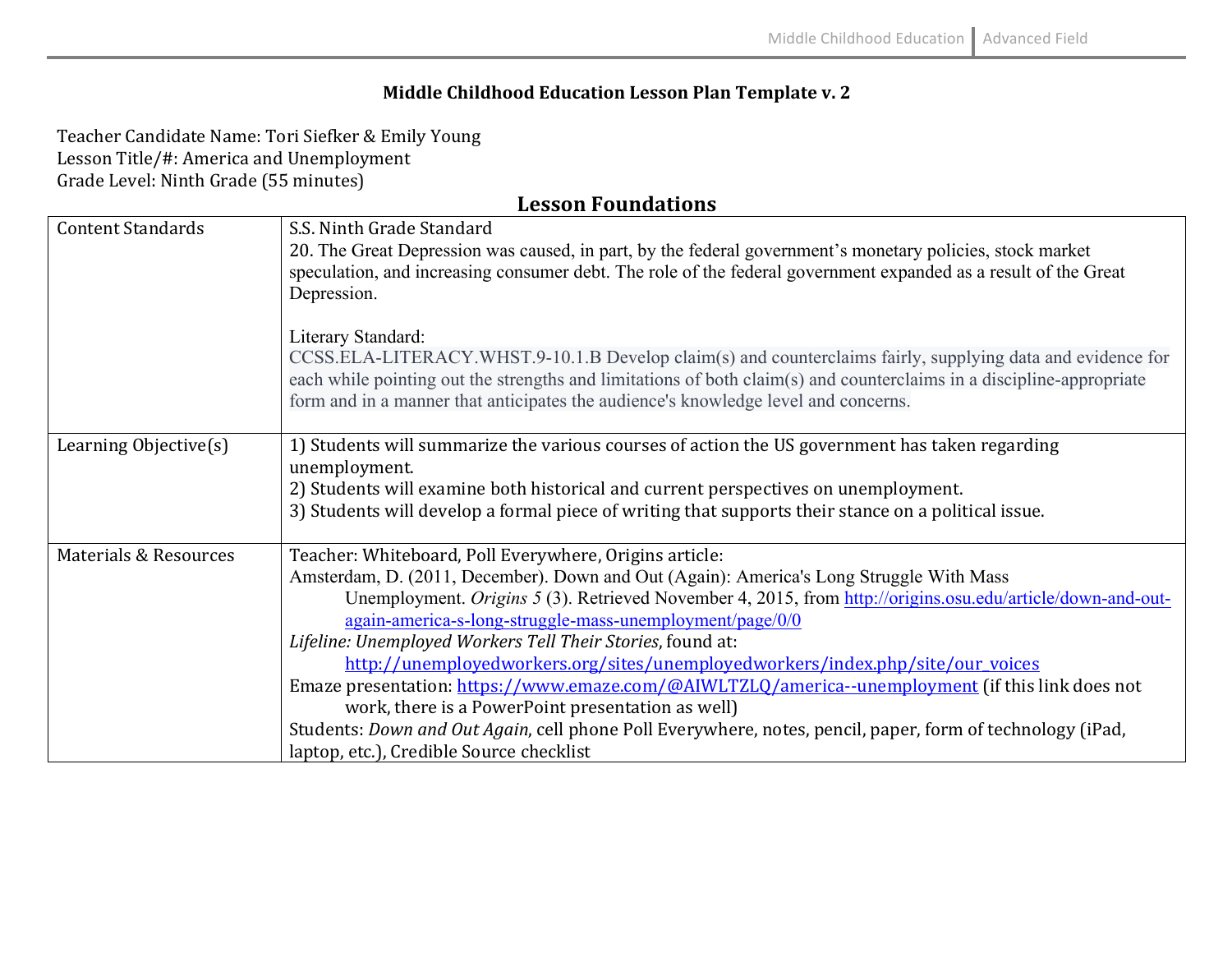## **Assessments**

| Description of assessment      | Modifications and accommodation to the<br>assessment so that all students can demonstrate<br>their learning. | Evaluation Criteria - What evidence of student learning<br>(identify learning objective $(s)$ being assessed) does the<br>assessment provide? |
|--------------------------------|--------------------------------------------------------------------------------------------------------------|-----------------------------------------------------------------------------------------------------------------------------------------------|
| Poll Everywhere                | Students without cell phone capabilities can write                                                           | LO #1 Students should answer the questions in the Poll                                                                                        |
| (formative)                    | down their answers on a sheet of paper that will                                                             | Everywhere with their own words. Look for answers                                                                                             |
|                                | be collected instead of the Poll Everywhere.                                                                 | like: 1. I would use the approach of making more jobs. 2.                                                                                     |
|                                |                                                                                                              | Public work programs allowed people to go back to work,                                                                                       |
|                                |                                                                                                              | allowing people to spend money.                                                                                                               |
| <b>Check for Understanding</b> |                                                                                                              | LO #1 and 2 Students will answer questions posed by the                                                                                       |
| (formative)                    |                                                                                                              | teacher to make sure they are grasping concepts. An                                                                                           |
|                                |                                                                                                              | example may be: I would create more jobs because this                                                                                         |
|                                |                                                                                                              | would make people get back to work and stimulate the                                                                                          |
|                                |                                                                                                              | economy. More jobs equals more spending.                                                                                                      |
|                                |                                                                                                              |                                                                                                                                               |
| <b>Credible Source Sheet</b>   | Students that need extra support are able to work                                                            | LO #2 Students should be looking at multiple                                                                                                  |
| (formative)                    | in groups and approach the teacher to act as                                                                 | perspectives on the issue of unemployment and using the                                                                                       |
|                                | facilitator in their understanding of what makes a                                                           | provided sheet to understand their reliability.                                                                                               |
|                                | credible source.                                                                                             |                                                                                                                                               |
| Exit ticket (formative)        | Students that need additional assistance can work                                                            | Start of LO #3 (that will continue into next day) Look for:                                                                                   |
|                                | in pairs, ask questions with their neighbor, or use                                                          | It is my opinion that the federal government should be                                                                                        |
|                                | the teacher as a resource.                                                                                   | concerned with making more jobs for Americans than                                                                                            |
|                                |                                                                                                              | upping funding.                                                                                                                               |
|                                |                                                                                                              | <b>OR</b>                                                                                                                                     |
|                                |                                                                                                              | I think that the government should extend                                                                                                     |
|                                |                                                                                                              | unemployment insurance because                                                                                                                |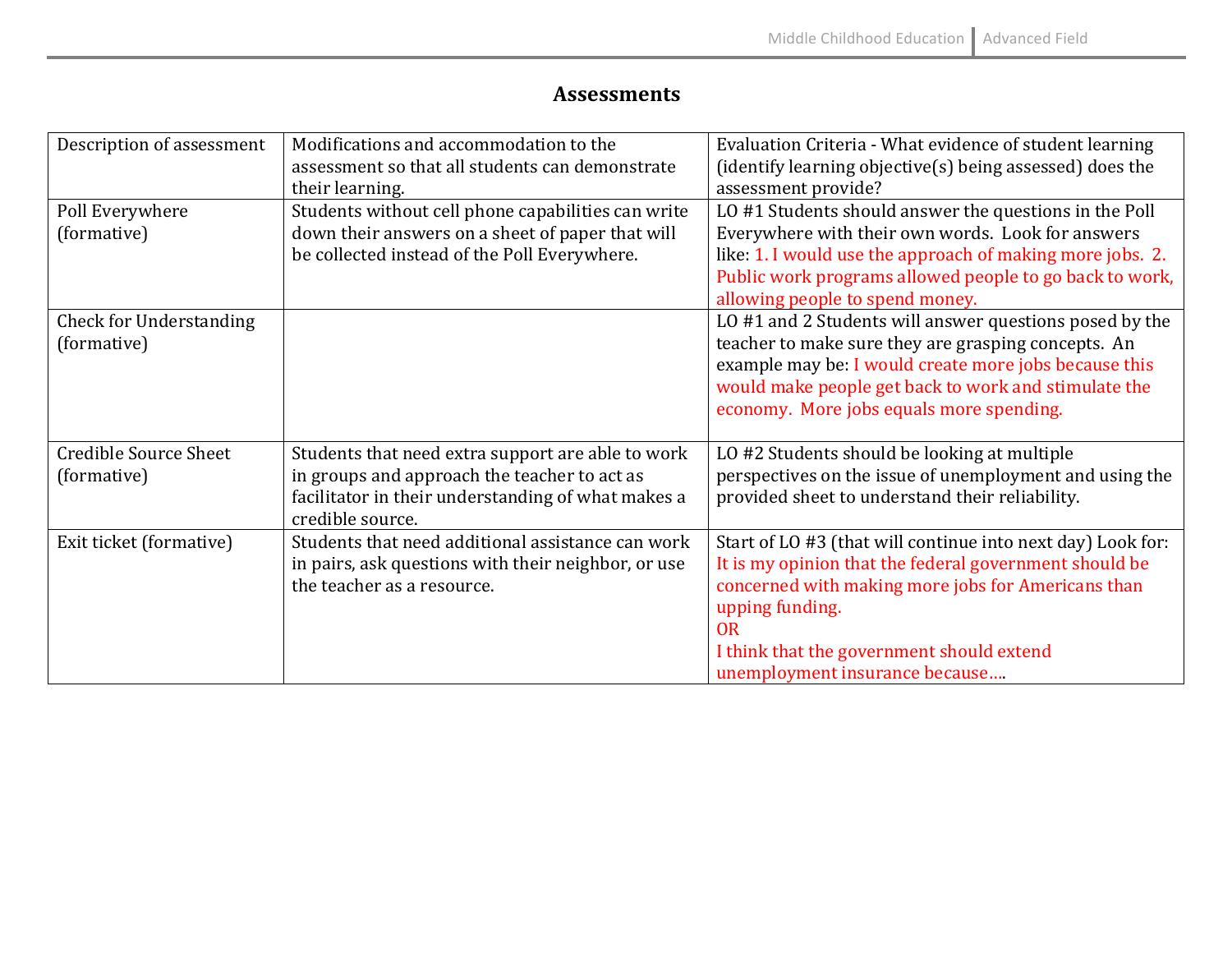|                                                                        | Teacher will<br>Include instructional practices, questions you will ask, checks for                                                                                                                                                                                                                                                                                                                                                                             | Student will<br>What will students be doing?                                                                                                                                                                                                                                                                              |
|------------------------------------------------------------------------|-----------------------------------------------------------------------------------------------------------------------------------------------------------------------------------------------------------------------------------------------------------------------------------------------------------------------------------------------------------------------------------------------------------------------------------------------------------------|---------------------------------------------------------------------------------------------------------------------------------------------------------------------------------------------------------------------------------------------------------------------------------------------------------------------------|
|                                                                        | understanding, differentiation, evidence of culturally responsive<br>teaching practices                                                                                                                                                                                                                                                                                                                                                                         | What evidence of learning will students demonstrate?<br>Student-centered learning/Opportunities for Practice and Apply                                                                                                                                                                                                    |
| Opening                                                                |                                                                                                                                                                                                                                                                                                                                                                                                                                                                 |                                                                                                                                                                                                                                                                                                                           |
| Minutes                                                                | 1) Greet students as they enter the room and<br>have them be seated.<br>Start class session with the following question:<br>2)<br>What is the current unemployment rate in the<br>United States? 5.1%<br>Have students think about their answers. (30<br>3)<br>seconds)<br>4) (LO 1) Ask for contribution of answers from<br>class, having students come to the whiteboard<br>to write their hypotheses. (1 minute)<br>5) Review agenda for the day. (1 minute) | 4) Answers will be different for each students, but look for<br>answers within 1% to 10% range. However, all answers<br>that are offered should be accepted to gauge student<br>perception of current events. (LO 1)                                                                                                      |
| Instruction<br>49<br>Minutes<br>Procedures and steps to<br>the lesson. | 1) Teacher will use the information from the article<br>for students to answer questions on Poll Everywhere.<br>This check for understanding will be easily assessed<br>from the display of responses on projection screen in<br>the classroom. 1. From the article, what government<br>approach would you use to intervene with<br>unemployment? 2. How did public work programs<br>fund the economy? (5 minutes)                                              | Students have read the Origins article: Down and Out<br>1)<br>(Again): America's Long Struggle with Mass<br>Unemployment by Daniel Amsterdam. Look for answers<br>like: 1. I would use the approach of making more jobs.<br>2. Public work programs allowed people to go back to<br>work, allowing people to spend money. |
|                                                                        | 2) Facilitate a small discussion about answers that<br>students provided, asking for justification of answers.<br>EX: Why would you create more jobs? (5 minutes)<br>Check for understanding<br>3) Transition: Have students put their cell phone (or<br>other technology) away to move into mini lecture. (>1<br>minute)                                                                                                                                       | 2) Look for: I would create more jobs because this would<br>make people get back to work and stimulate the<br>economy. More jobs equals more spending.                                                                                                                                                                    |

## **Instructional Procedures/Steps**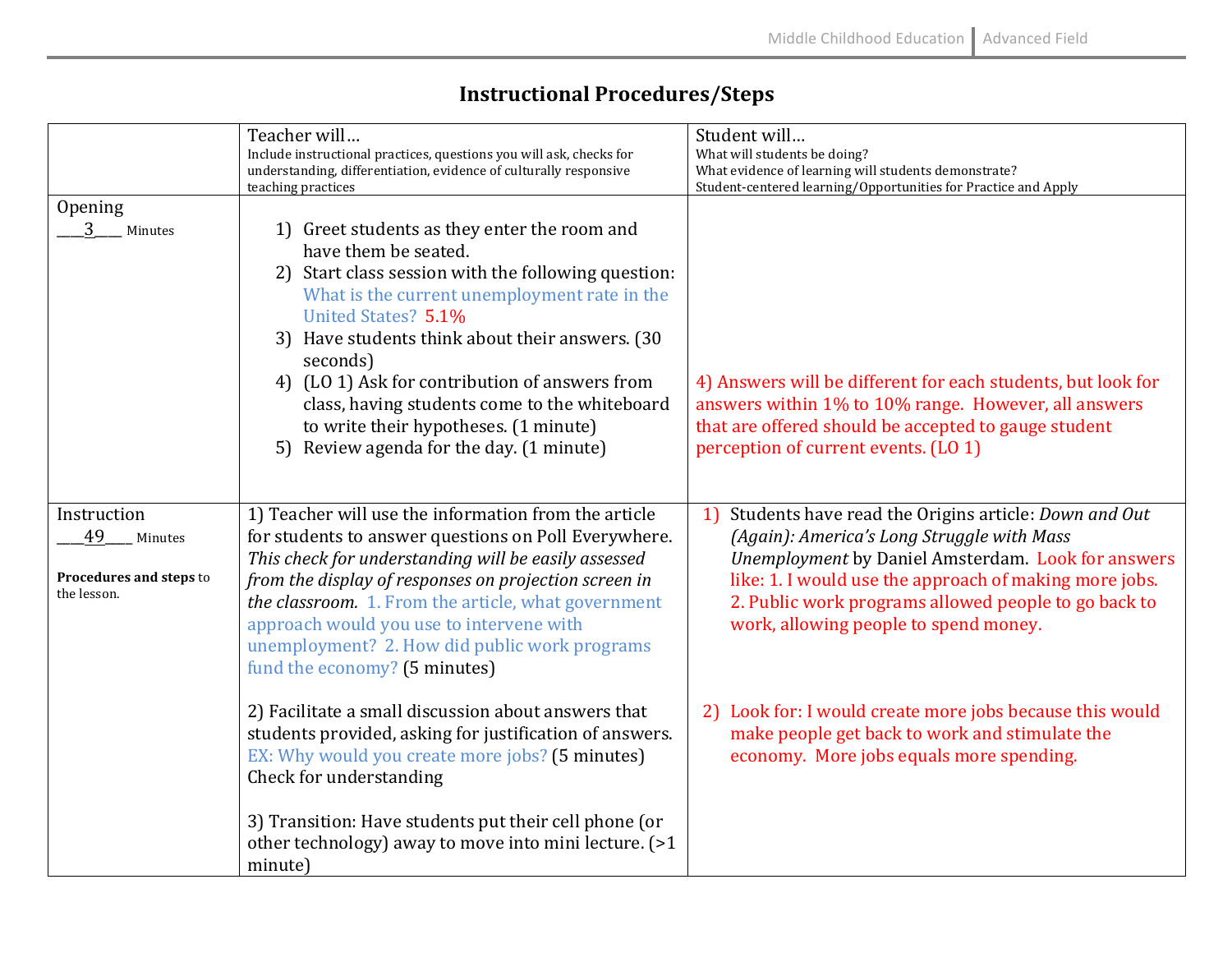4) Provide mini lecture touching on topics that have been covered from previous readings and lecture. Mini lecture concepts: Cover New Deal, Social Security relief and unemployment insurance, Public Work programs, and unemployment today. Questions may include: What was the purpose of some of the committees Roosevelt founded? Why was it called "alphabet soup"? Why did WWII end the Great Depression? (10-12 minutes) (Check for Understanding) 5) Have students watch *Lifeline: Unemployed Workers Tell Their Stories*, found at: http://unemployedworkers.org/sites/unemployedw orkers/index.php/site/our\_voices *Remind students that there is motive behind political ads. Pose these questions by writing them on the board,* and have students think of their answers as they watch *the video:* 1. What perspective is present in this source? 2. What conclusions can you draw from this source? 3. What ideas justify the author/narrator's opinions? (5 minutes) 6) Transition: Using the perspective from the video, have students take out technology (laptops, iPads, etc.) to move into writer's workshop. During this time, write this essential question on the board: What is the role of government in unemployment intervention? 7) Teacher will hand out Credible Source checklist to each student (or group of students that require differentiation) (1 minute) 8) During the writer's workshop, teacher will move

about the room answering questions, checking in on

4) Students will take notes during the small lecture, intervening with questions at the end of instruction. EX: During the Great Depression, local governments were the first to step in to help with unemployment relief, but as things continued to get worse, and local and state governments ran out of money, the federal government stepped in. At first, many strides to put people to work were small-scale. Then, Roosevelt came to office and created his famous "alphabet soup" of government agencies that helped put people back to work. These agencies lasted for a while; the "American tradition" of unemployment aide was carried on, until WWII took the United States back out of the Depression. However, unemployment has been an issue that our country has faced throughout an extended period of time. Today, the unemployment rate rests at  $5.1\%$ . Congress has moved to cut unemployment insurance further, leaving many unemployed Americans out of money.

7) Using the remaining class time, students will use their technology to review other perspectives of unemployment. This may be Obama's perspective, Congressional perspective, or others. Using the Credible Resource sheet, students will evaluate the reliability and perspective of the sources that they choose to review. This workshop will